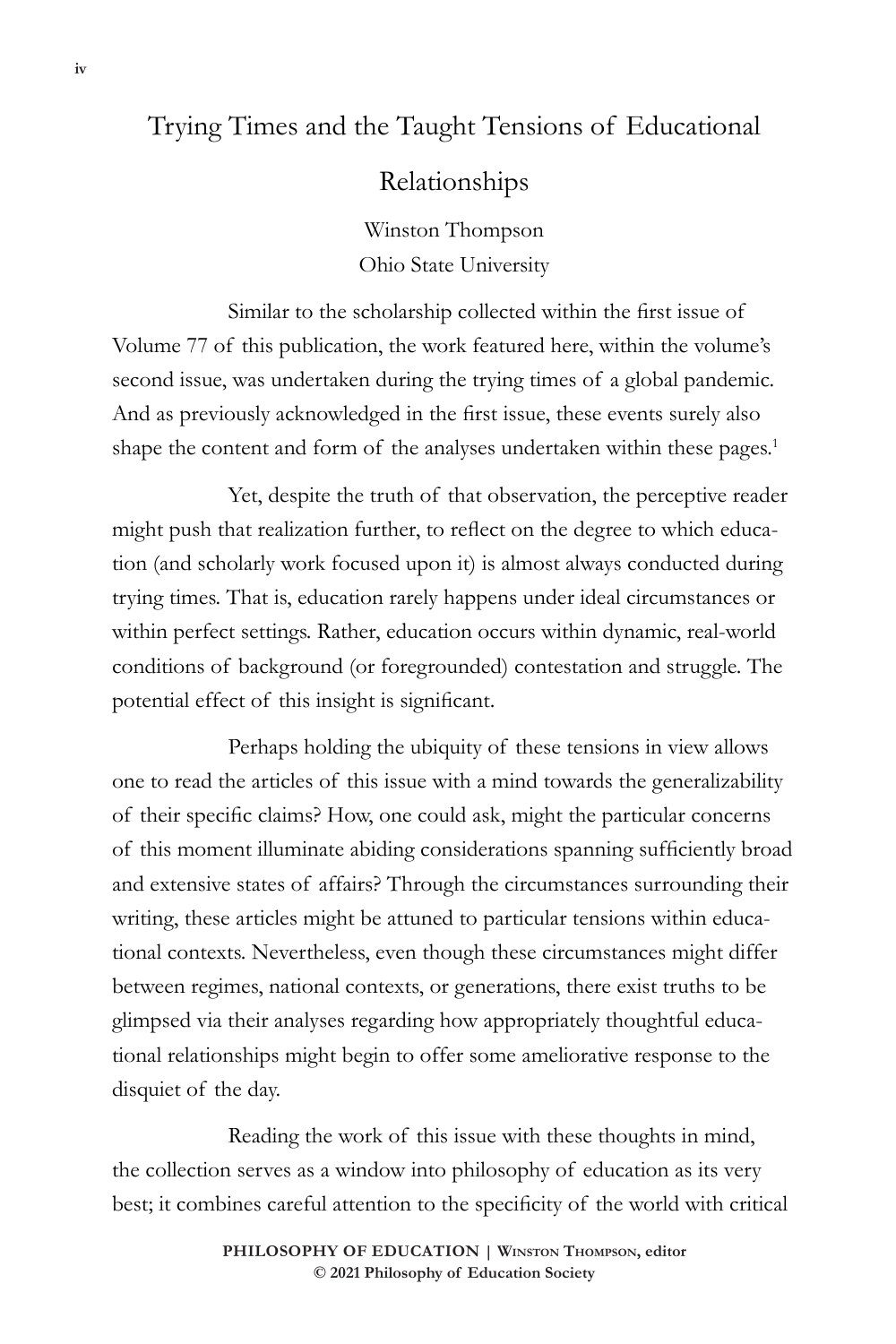analyses of the patterns that manifest within it. As always, the educational possibilities at that intersection are myriad.

 For example, Charles Bingham follows Langston Hughes in focusing on the generalizability of the specific circumstances that might motivate the relationships within his poem, Theme for English B. In this, Bingham provides a reading of a distinctively educational public sphere: the taught public. Bingham's account provides a perspective from which to view education and the public (and their synthesis) anew in both the present and future. Clio Stearns responds to Bingham, pressing the offered analysis further by demonstrating the ways in which the contribution might be read as both potentially disruptive and status-quo-enforcing. Through this, matters of gender and race are probed, extending the foundation for further explorations of the themes.

 Naoko Saito and Tomohiro Akiyama use the specific occasion of a massive global shift to online instruction predicated by COVID-19 to interrogate broad questions about the relationships manifesting throughout digital spaces. In their article, they attend to the ways that teaching at a distance might correspond to the teaching of distance, showing the reader that these contemporary concerns can be meaningfully explored through American transcendentalism. Linking these thoughtful connections to ongoing worries about democracy and discrimination (among others), they provide, in a sense, an initial blueprint for a transcendent common to be created online. LeAnn Holland warmly joins the pair in pressing forward with analyses of togetherness, separation, and withdrawal, highlighting elements of the bold work, and calling for further detail and nuance as the analyses continue.

Nicholas Tanchuk, Tomas Rocha, and Marc Kruse initiate a discussion of the work of Lauren Bialystok to probe the titular question of their article. In this, they suggest that a defense of social justice education that rests on comprehensive liberal justifications is less desirable than a fully learning-focused justification for the same. Their arguments are careful and, via Bialystok, clarifying of general political worries regarding a specific form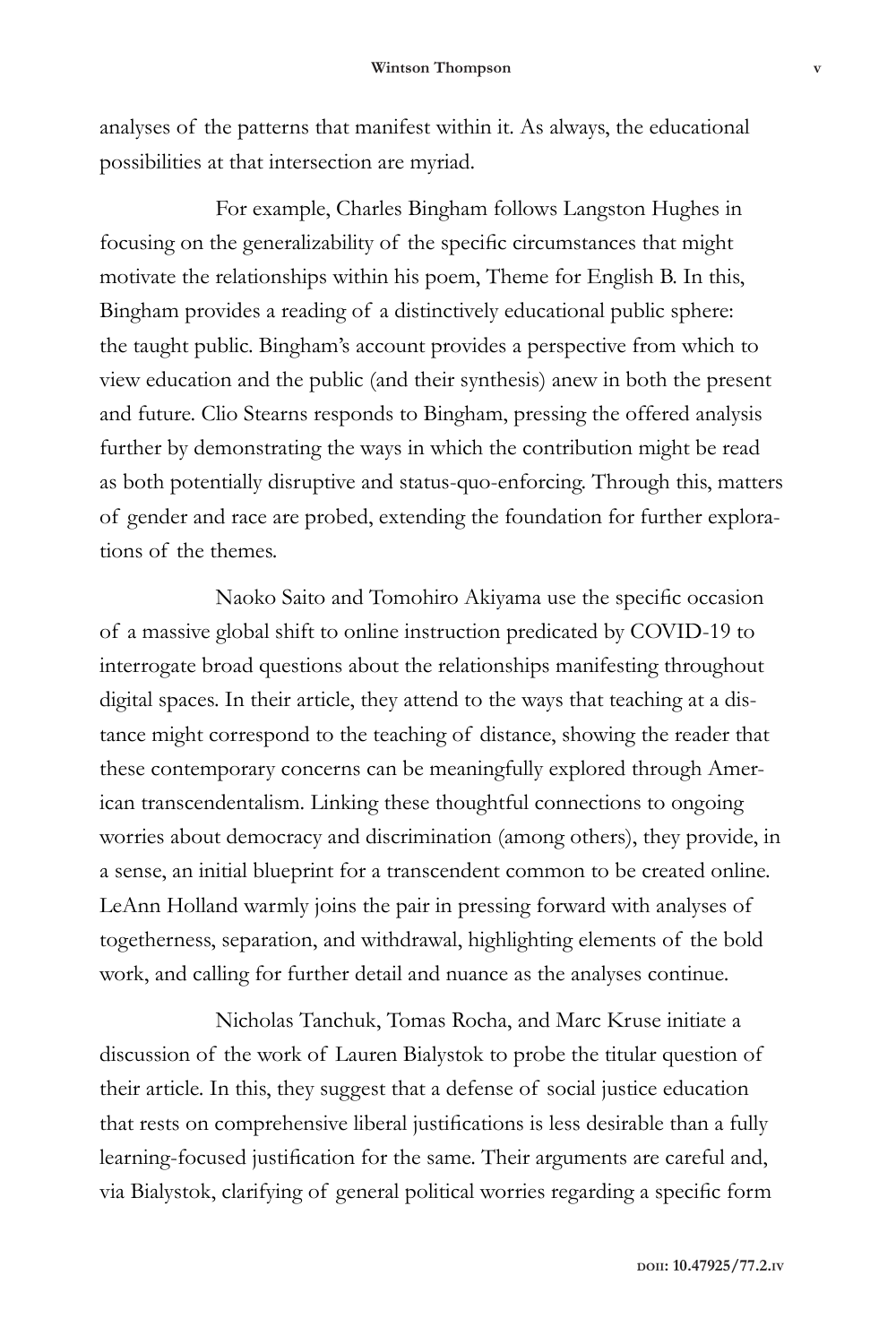of educational practice. Bruce Maxwell is a welcome addition to this conversation, carefully suggesting that the authors' core argument is less about Bialystok's claims and more straightforwardly a criticism of the comprehensive liberalism's assumed justification. Maxwell offers a detailed defense of Bialystok's argument while granting the desirability of further engagement with the normative foundations of comprehensive liberalism as it is endorsed in public educational contexts.

Ron Aboodi poses a set of questions that stimulate a meditation on the very nature of education. By analyzing the paternalistic motivation for manipulation in educative contexts, Aboodi explores a taxonomy of influence that may contain an account of the criteria for determining the justifiability of forms of manipulation (here explored though the hindering of deliberative practices). John Tillson readily engages Aboodi's work to explore potential improvements to, disagreements about, and questions regarding, the claims and arguments presented. By highlighting his own views on manipulation's criteria, Tillson extends the possible range of the conversation Aboodi initiates.

 Michael J. Richardson provides a welcome reflection on educational relationships, suggesting that the borders within them are far less well defined than is often assumed. By exploring the tensions between individuality and relationally, Richardson welcomes readers to the task of identifying the many ways in which the rigidity, porosity, and transparency of these boundaries might be morally salient. Chris Higgins engages with Richardson's account of recognition, asking what its criterion of "together"-ness might mean and require. In his view, the Richardson's work initiates a broader and quite ambitious conversation about aspects of education worthy of our attention.

In focusing on thing-centered pedagogy, Jessica Davis engages Joris Vlieghe's and Piotr Zamojski's work to suggest that, as a pedagogical approach that seeks to balance the distance between the student and teacher, a thing-centered approach would do well to allow a focus on more than only subject matter/s. Vlieghe responds to re-characterize the arguments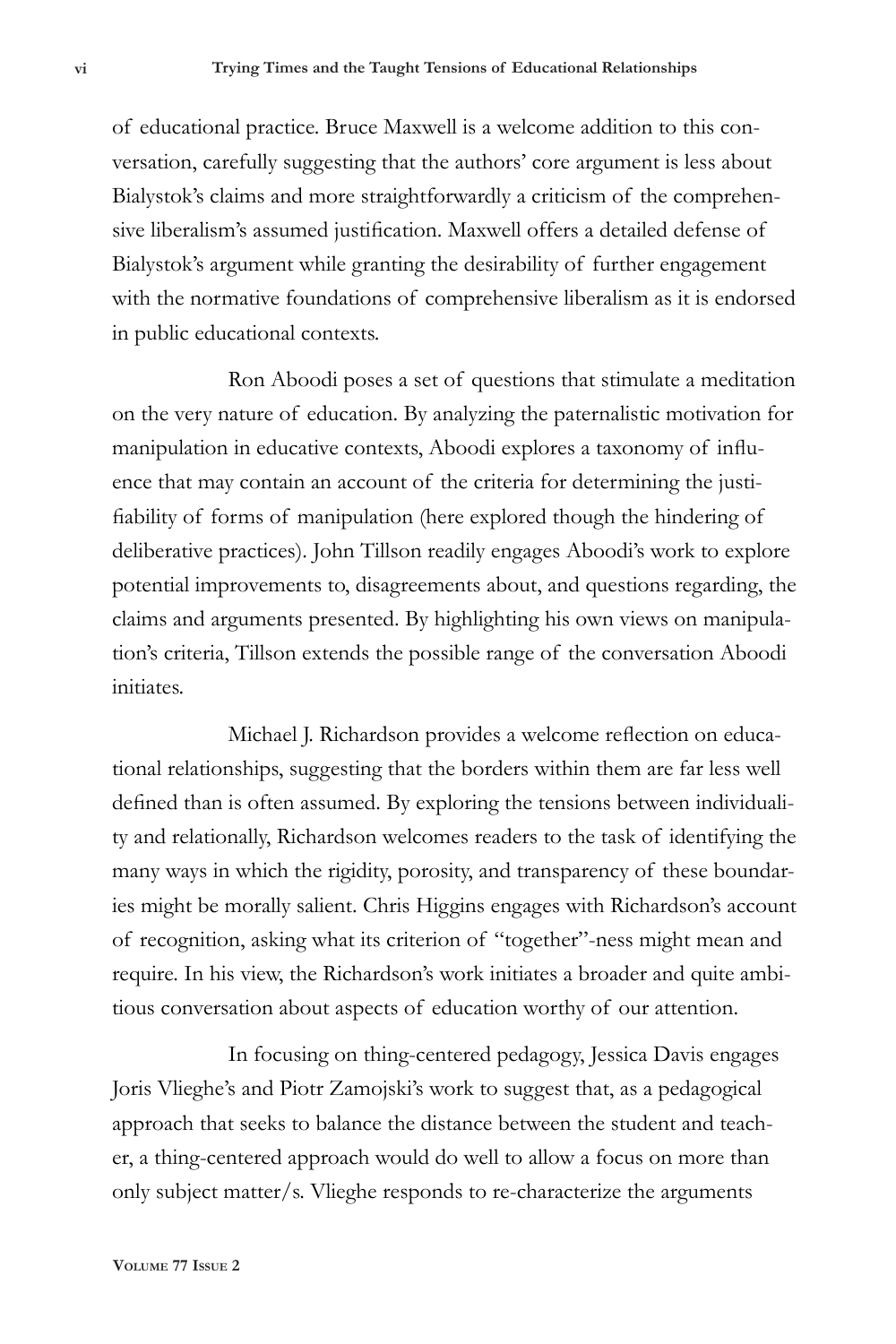that form the basis of the article. In this, Vlieghe demonstrates the degree to which the views articulated by Davis share common ground with those advanced by Vlieghe and Zamojski, pointing towards a post-humanist, ecological future.

Brenda Seals and Greg Seals engage the trying context of the COVID-19 pandemic to consider a case comparison between the public health educational efforts of Viet Nam and the United States of America in order to reflect on the stakes of educational theory in these (and other potential) life and death situations. Bryan Warnick responds to the article by noting the degree to which background social and political conditions may need to be addressed in the service of the educational goals Seals and Seals recommend.

 Unfortunately, the recent year has given much specific context (attention to state-perpetuated anti-Black violence, COVID-19, struggles for indigenous sovereignty, etc.) for the thoughtful analyses of mourning. Against this backdrop of loss, Jessica Lussier provides an account of the solidaristic practice of mourning-with others as a form of learning. Huey-li Li follows this analysis, offering a true response to, and example of, the call contained within Lussier's work. Taken in tandem these pieces capture much of the current year while also projecting a view of the educational relationships that might follow.

In an impressive work, Rachel Wahl considers what might be learned from her analyses of a specific set of structured dialogue sessions and the ways in which these discussions across difference might yield useful insight into the nature of dialogical reasoning towards justice and moral recognition. Anthony Laden focuses on Wahl's suggestive account of reason and reasoning as these relate to the goals of political dialogue. The synthesis of their exchange provides much for educators interested in the quality and substance of education's civic and political ends.

 To conclude the issue, Sally Haslanger, in her delivery of this year's Kneller Lecturer, contributes to the field by outlining a diagnosis and